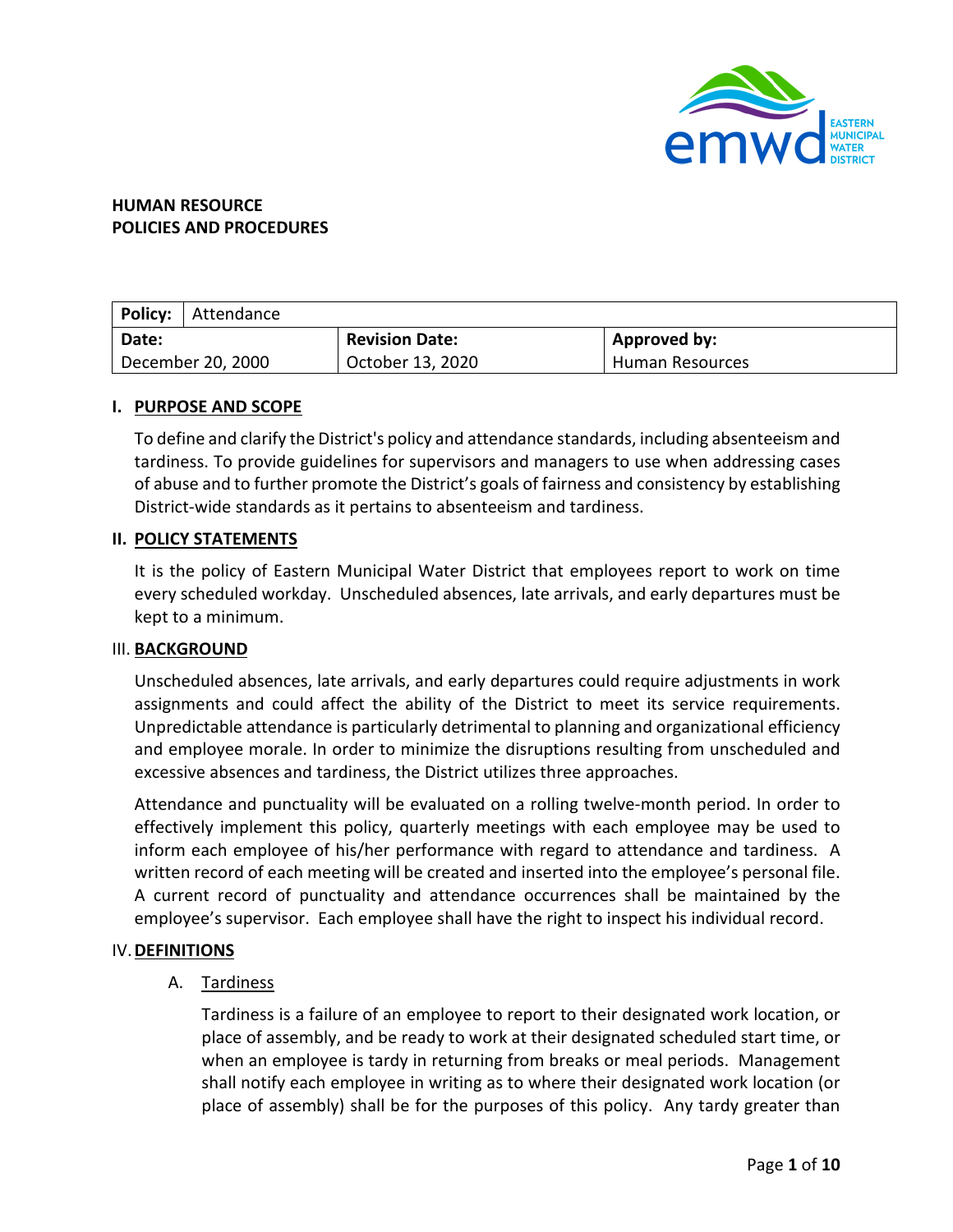one hour will be considered an unscheduled absence occurrence. This definition is subject to Section 4.D. Exceptions.

## B. Scheduled Absence/Leave of Absence

PTO, meritorious leave, floating holidays, bereavement, etc., when requested and approved in advance of absence (i.e., dr. appointments).

## C. Unscheduled Absence/Leave of Absence

An unscheduled absence/leave of absence is defined as when an employee does not report to work within one hour of their designated scheduled start time or leaves work early due to personal reasons and without prior notice. This definition is subject to Section 4.D. Exceptions.

Notice requirements established by the Department Head (Director, AGM) will be provided in writing to all employees in the department. Exceptions may be allowed by the immediate supervisor in cases of emergency or other circumstances necessitating shorter notification.

Absences covered under Protected Leave/Non-Serious Family Health Leave (California Kin Care) or FMLA will not be considered an unscheduled occurrence.

## D. Unacceptable Patterns

A pattern of unscheduled absence exists when an employee's absences occur with a common factor (day of week, day before/after holiday etc.) Refer to Disciplinary Actions Sec. 4.C in this policy for unacceptable patterns.

E. Occurrences

Occurrences are considered to be a single event of unscheduled absence (Reference Sec. 3 above), or an unscheduled consecutive number of days, uninterrupted by a return to work, or tardiness, as defined above.

#### V. **NOTIFICATION REQUIREMENTS**

## A. Tardiness

As soon as an employee realizes he/she will not arrive at, or return to work within five minutes of the established time, he/she is expected to notify his/her supervisor or another departmental supervisor or manager of the tardiness and indicate when he/she expects to arrive. If the employee is unable to arrive at work at the time previously indicated, additional notification to the supervisor is required.

Understanding that situations arise (traffic, weather conditions, etc.), the goal is to regularly report to work on schedule. An employee may make up to 30 minutes of missed time resulting from tardiness, at the approval of the department manager and within department guidelines.

Any time missed due to tardiness not made up in this manner will be considered "unscheduled" and 0.5 hours will be charged as vacation time or no pay. However,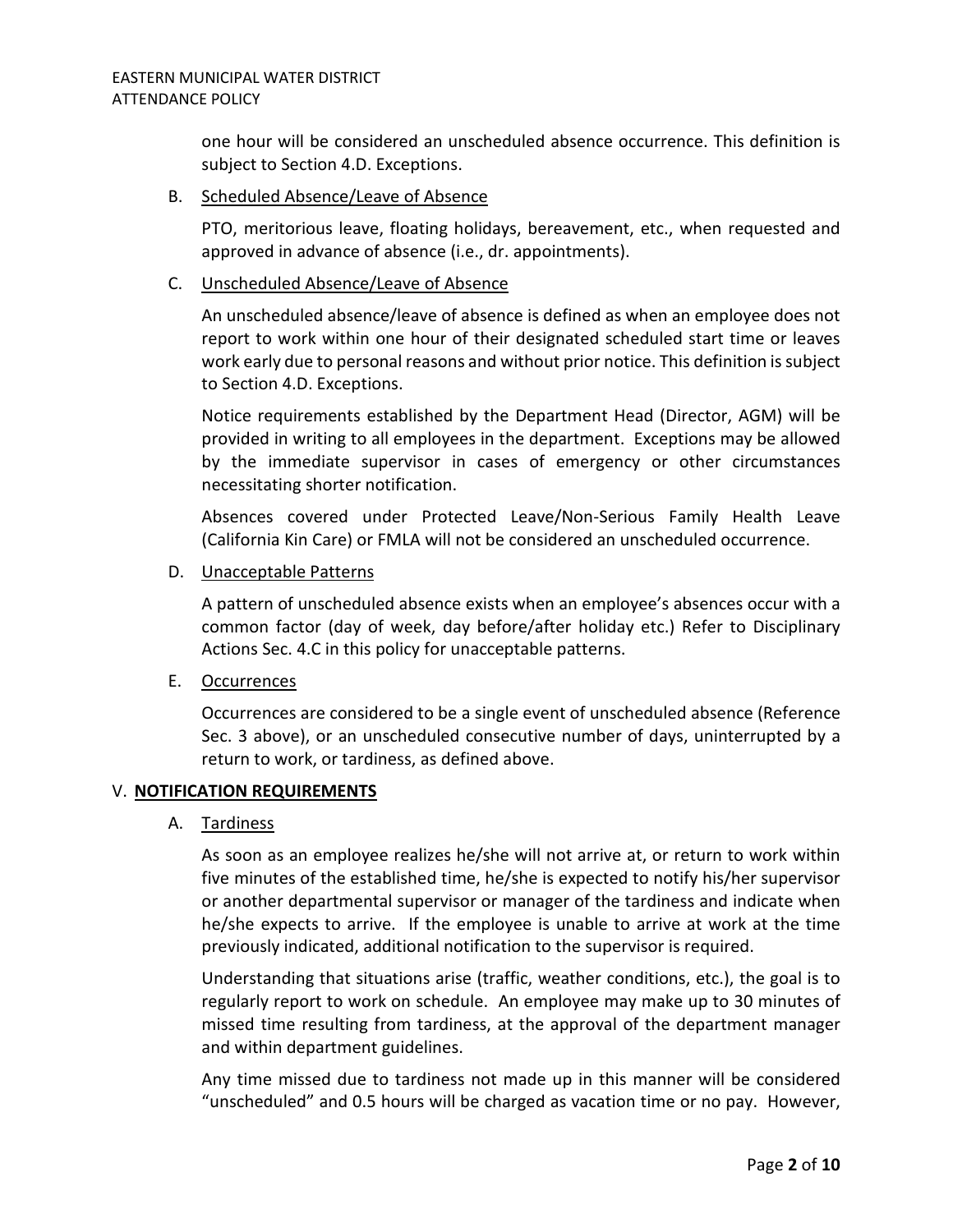any excess tardiness, or patterns of tardiness will be brought to the employee's attention. A discussion between the manager/supervisor and the employee regarding ways to improve punctuality may ensue.

#### B. Scheduled Absence/Leave of Absence

Department Head (Director, AGM) requirements for advanced notice (not to exceed seven calendar days) will be established and provided in writing to all employees in the department. Exceptions may be allowed by the immediate supervisor in cases of emergency or other circumstances necessitating shorter notification.

Employees must receive approval from their supervisor for time off prior to commencement of leave.

It is the responsibility of the supervisor to provide a written response to a request for paid vacation time, floating holidays or other types of leaves of absence within two working days of receipt of the request.

## C. Unscheduled Absence/Leave of Absence

An employee required to leave work prior to the end of the work shift because of an emergency must notify his/her supervisor before leaving the premises. If his/her supervisor is unavailable, another departmental supervisor or manager must be notified.

- 1. Except in the case of emergency, employees must make contact with, and inform their department head, supervisor, manager or designated individual, of their illness or injury no later than 15 minutes after the start of their work shift on the first day of absence from work in order to qualify for PTO with pay, as well as to avoid such other forms of disciplinary action as may be deemed appropriate by the General Manager. If the employee is unable to return to work at the time previously indicated, additional notification to the employee's department head or supervisor is required. Unless otherwise directed in writing by the department head, contact may be by telephone, voice mail, or e-mail. If contact is by e-mail or voice mail, the following information is required: a valid call-back phone number; times the employee is available to be contacted; status of work projects; and how the time off is to be coded.
- 2. Absences continuing beyond the first day require daily notification as indicated above unless a written off work order is provided by the treating professional specifying when it is expected the employee will return to work.
- 3. Absences due to the employee's illness or injury, or that of an immediate family member, that continues for more than three consecutive days, requires a written "off work" and "return to work" order from the treating professional in order for the employee to continue to be eligible to use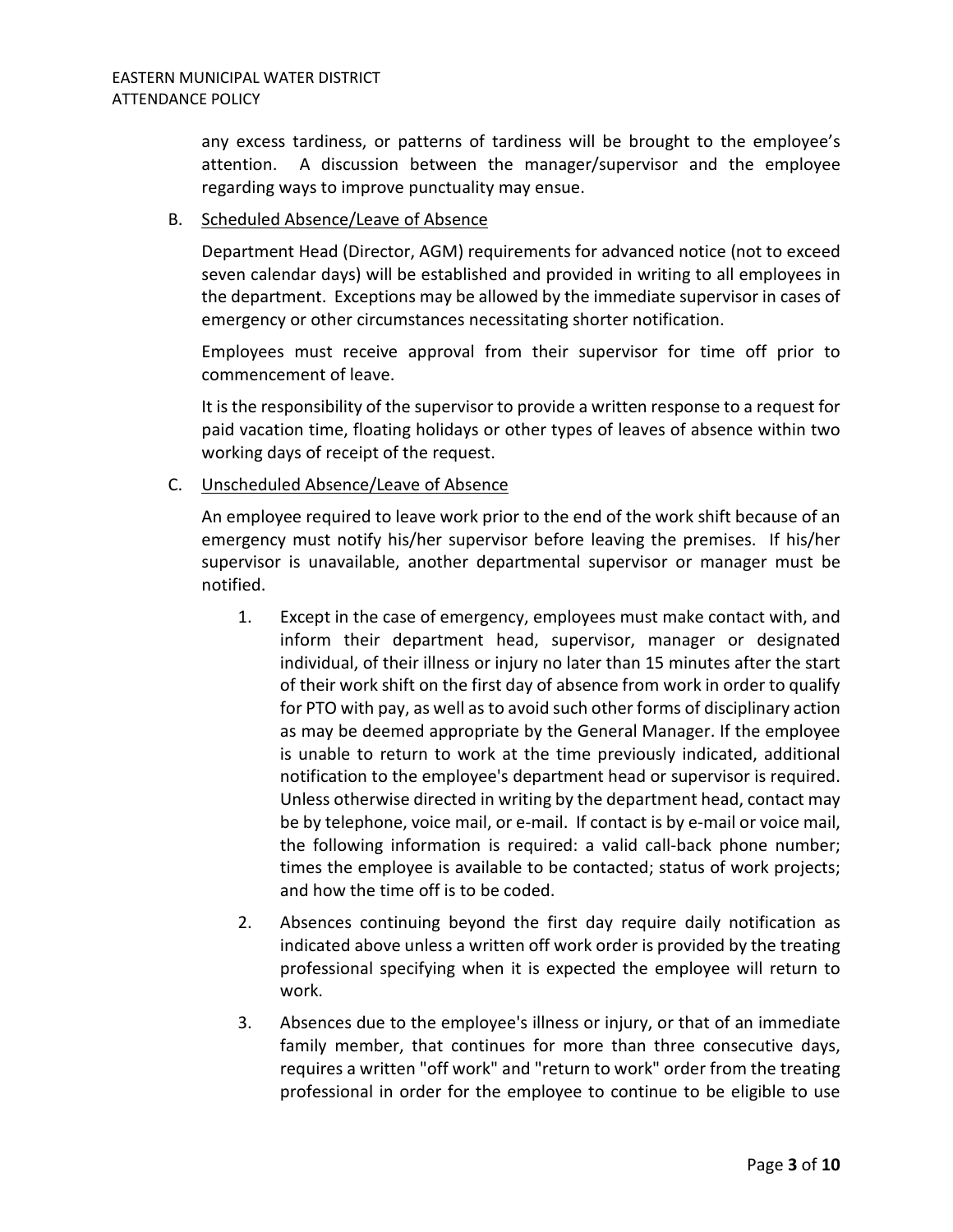paid leave time. A written treating professional's note will not change the status of an absence from unscheduled to scheduled status.

Absence resulting from an approved Family Medical Leave Act (FMLA) or worker's compensation injury or illness is exempt from consideration for disciplinary action as long as required documentation is provided in a timely manner pursuant to District policy and procedure.

\*\*Note: Flexible work arrangements pre-authorized by manager or supervisor will not be counted against this standard.

## D. Disciplinary Actions

- 1. Tardiness, within a rolling twelve-month period, will be addressed by the supervisor with the employee on the day of the occurrence, or as soon as practical within 2 business/working days in which both the supervisor and employee are present; or it will not be counted as an occurrence. Continued occurrences of tardiness will be addressed through the District's progressive Employee Disciplinary Policy.
- 2. Unscheduled absences ,within a rolling twelve-month period, without proper notification as outlined in Section 3 above should be addressed with the employee by the supervisor upon return to work following the unscheduled absence. Continued occurrences of unscheduled absences without proper notification will be addressed through the District's progressive Employee Discipline Policy.
- 3. Unacceptable Absence/Punctuality Patterns.
- 4. It is the manager's or supervisor's responsibility to monitor absence/punctuality patterns of their employees.

Examples:

- a. A pattern of unscheduled time off on Fridays or Mondays or following or preceding other consecutively scheduled days off.
- b. Unscheduled time off after denial of a request for scheduled time off.
- c. A pattern of unscheduled time off on the first workday following payday.
- d. Unscheduled time off before/after office closure (i.e. holiday) or approved PTO.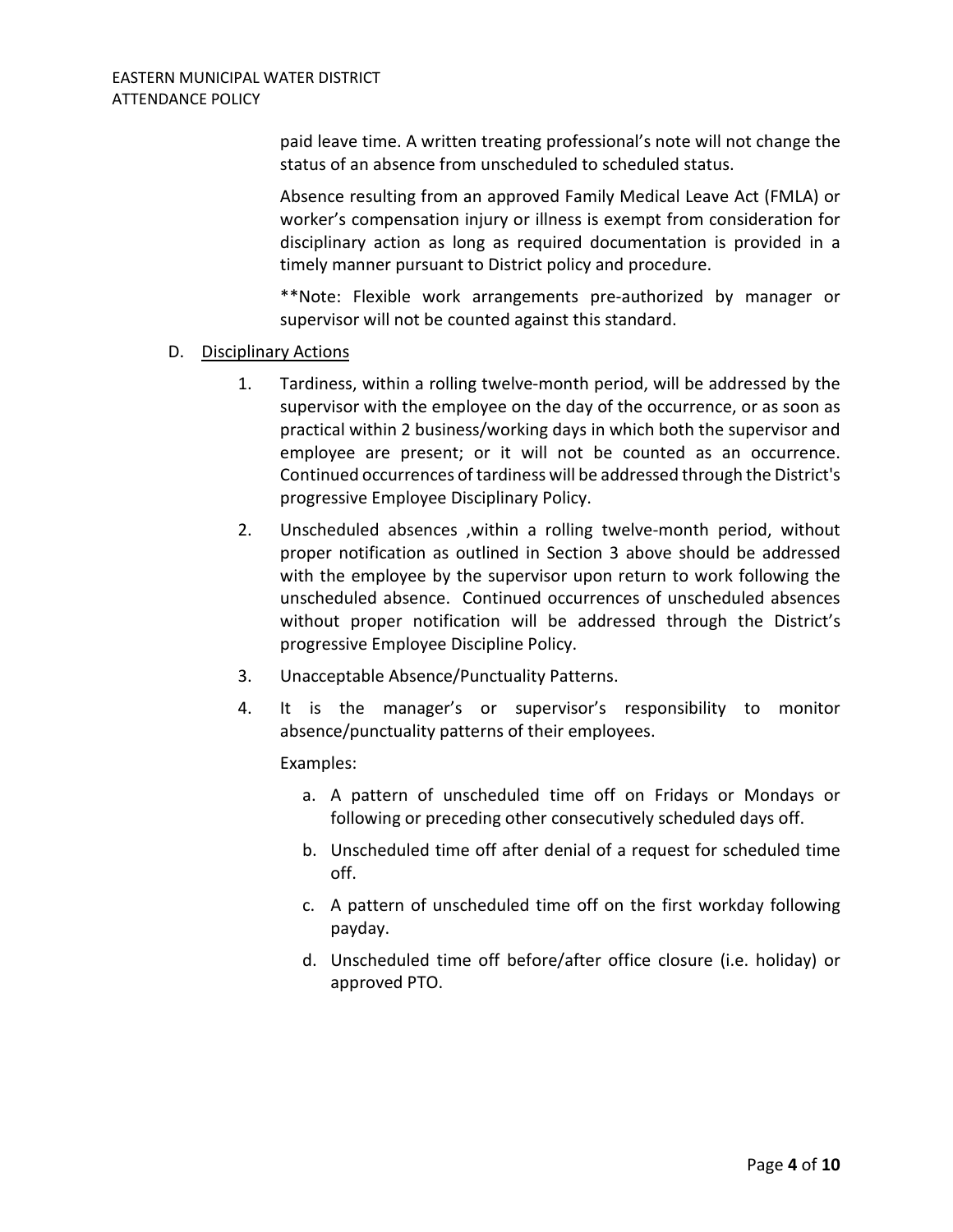Continued occurrences of absenteeism patterns will be addressed through the District's progressive Employee Disciplinary Policy.

E. Exceptions:

An employee with a late arrival resulting from an emergency or other unforeseen circumstance may be tardy without it counting as an occurrence unless this is part of a pattern of abuse, as referred to in Section C above. With supervisory approval, an employee may be released from work due to an unforeseen emergency or illness occurring during the workday without it being counted as an unscheduled occurrence. These exceptions are not available to employees counseled during the previous 12- month period regarding punctuality or attendance concerns.

## VI.**PROTECTED LEAVE**

The District and Union agree to conform to the requirements of both State and Federal Family Leave Acts as described in the District's current Family Care & Medical Leave Policy. It is also the intent of the District to be in compliance with the California Domestic Partner Rights and Responsibilities Act, and the Healthy Workplaces, Healthy Families Act of 2014.

Absence or tardiness resulting from an approved Family Care & Medical Leave "FMLA" (MOU FMLA Policy) or worker's compensation injury or illness are exempt from disciplinary action as long as required documentation is provided in a timely manner pursuant to District policy and procedure.

## **Non-Serious Family Health Leave (California Kin Care)**

Under the Kin Care Law, as amended, employees are permitted to use at least 48 hours (fulltime employee, pro-rated for part-time employees based on accrual rate) of their available PTO accruals, in any calendar year and not less than the amount earned during six months employment for care of family members as noted below:

- A child- biological, adopted, or foster child, stepchild, legal ward, or a child whom the employee stands in loco parentis; regardless of age or dependency status.
- Spouse
- Parent
- Registered domestic partner
- Grandparent
- Grandchild
- Sibling

Employees are generally not subject to disciplinary action for such use. The use of these types of leave will not be a factor in employee performance reviews, provided employees notify their supervisor of protected leave use at the time it is taken.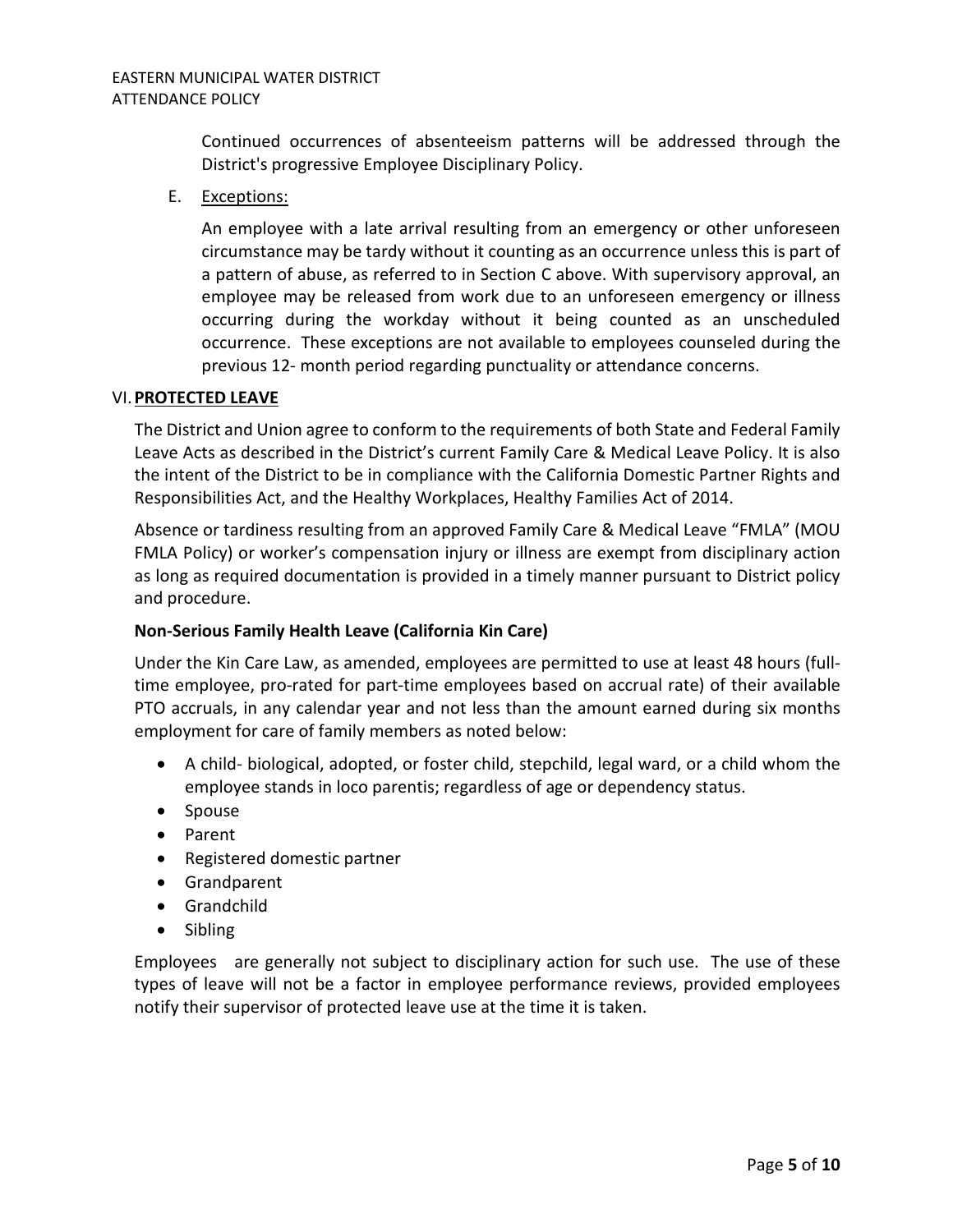## **SCHOOL ACTIVITY ATTENDANCE**

Consistent with State Labor Code Sections 230.8 and 230.7, as amended, an employee who is a parent of child(ren) of the age to attend kindergarten or grades 1 to 12, inclusive, or a licensed child care provider, for taking off up to 40 hours each year, for the purposes of either of the following child-related activities:

- A. To find, enroll, or re-enroll his or her child in a school or with a licensed child care provider, or to participate in activities of the school or licensed child care provider of his or her child, if the employee, prior to taking the time off, gives reasonable notice to the employer of the planned absence of the employee.
- B. To address a childcare provider or school emergency, if the employee gives notice to the employer.
- C. The employee shall utilize existing Paid Time Off, personal leave, or compensatory time off for purposes of the planned absence. An employee also may utilize time off without pay for this purpose.

The employee shall provide documentation from the school or licensed child day care facility as proof that he or she participated in school or licensed child day care facility activities on a specific date and at a particular time. Time off for this purpose may be taken up to the total number of hours that the employee is normally scheduled for that day but may not exceed 40 hours in any calendar year.

Additionally, Section 48900.1 of the Education Code provides that employees required to attend a portion of the school day in class as a result of their child being suspended from class, must be allowed to attend. Employees may use available accrued Paid Time Off (PTO) or compensatory time off for the above purposes or may use time off without pay. Employees using time off for this purpose shall not be discriminated against in any way by the employer for using such time. The use of this type of leave will not be a factor in an employee's performance review, provided reasonable notice and documentation from the school is provided to the employee's supervisor.

#### **Sections VII – IX**

Effective with performance evaluations January 2021 (performance period January 2020- December 2020), Attendance and Punctuality will no longer be a competency included within the performance appraisal forms.

#### **VII. PERFORMANCE EVALUATION/PAY FOR PERFORMANCE**

If the employee cannot be relied on to be at work, the quality and quantity of work, as well as overall job performance, can be negatively impacted. Punctuality and attendance are required categories in every employee's performance appraisal.

As a part of the overall performance evaluation rating, and the resulting "Pay for Performance" recommendation, "Punctuality and Attendance" shall be considered in a proportional relationship to all the individual classification categories within the performance evaluation.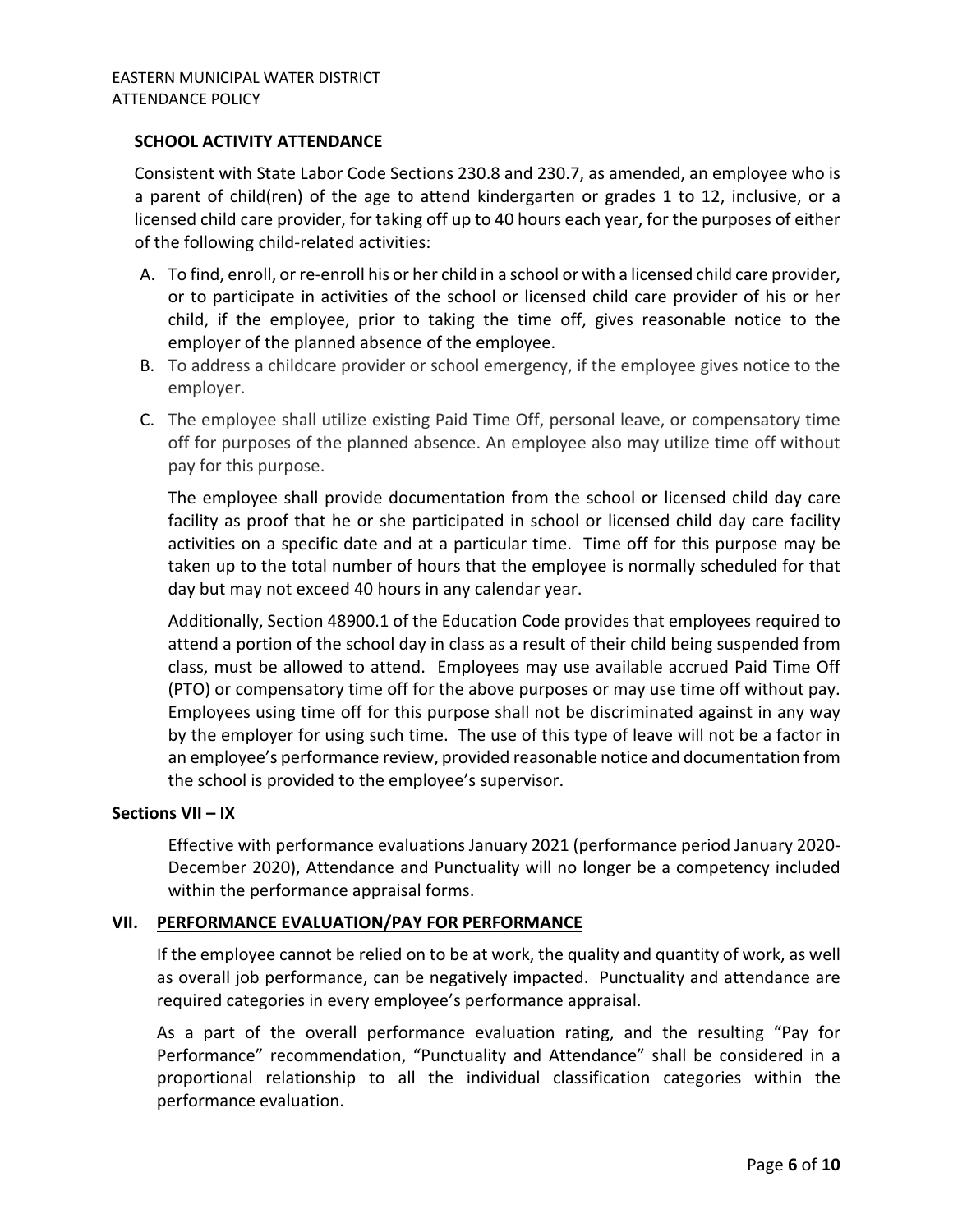#### EASTERN MUNICIPAL WATER DISTRICT ATTENDANCE POLICY

## **VIII. DISTRICT WIDE ATTENDANCE AND PUNCTUALITY STANDARDS**

Rating will be based on number of occurrences within the employee's twelve-month evaluation period.

| <b>ATTENDANCE RATING</b>     | <b>NUMBER OF OCCURRENCES</b>  |
|------------------------------|-------------------------------|
| <b>Greatly Exceeds</b>       | 3 or less                     |
| <b>Exceeds Expectations</b>  | $4 - 5$                       |
| <b>Meets Expectations</b>    | $6 - 7$                       |
| <b>Improvement Desired</b>   | $8 - 9$                       |
| <b>Improvement Essential</b> | 10 or more                    |
|                              |                               |
|                              |                               |
| <b>PUNCTUALITY RATING</b>    | <b>NUMBER OF OCCURRENCES*</b> |
| <b>Greatly Exceeds</b>       | 3 or less                     |
| <b>Exceeds Expectations</b>  | $4 - 6$                       |
| <b>Meets Expectations</b>    | $7 - 8$                       |
| <b>Improvement Desired</b>   | 9                             |

\*Some unscheduled occurrences may be protected (such as FMLA, School Activity Leave, etc.), and therefore are not counted in these ratings.

## **IX.ADMINISTRATIVE PROCEDURE**

Review of standards and performance action plan should be utilized prior to the employee's appraisal and/or reaching the maximum number of occurrences within a 12 (twelve) month appraisal period to allow the employee the opportunity to meet attendance standards before initiation of the District's progressive employee disciplinary action. A performance action plan is a written plan of actions that will be taken to help the employee to be able to meet the attendance standards.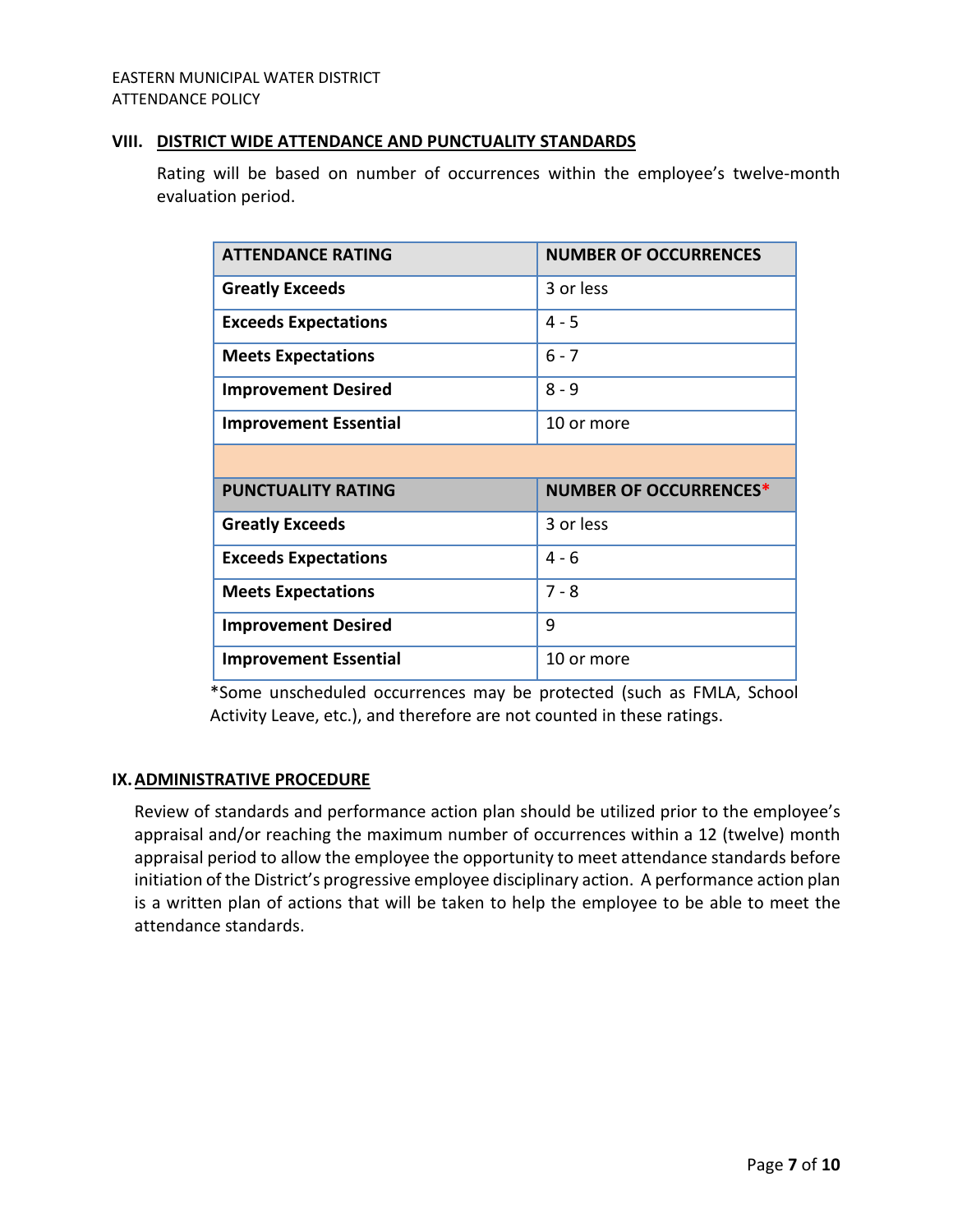# **Regular Status Employees**

| <b>Procedure / Action Taken</b>                                                       |                                          |                                     |                                                                                                                   |  |  |  |  |  |  |
|---------------------------------------------------------------------------------------|------------------------------------------|-------------------------------------|-------------------------------------------------------------------------------------------------------------------|--|--|--|--|--|--|
|                                                                                       | <b>Review Standards</b><br>with Employee | **Performance<br><b>Action Plan</b> | <b>Continue District's Progressive</b><br><b>Employee Disciplinary Policy</b><br>contained in Ord. 30, as amended |  |  |  |  |  |  |
| Attendance<br><b>Occurrences</b><br>within 12 (twelve) month<br>review period         | $6 - 7$                                  | $8 - 9$                             | 10 or More                                                                                                        |  |  |  |  |  |  |
| <b>Punctuality</b><br><b>Occurrences</b><br>within 12 (twelve) month<br>review period | $7 - 8$                                  | 9                                   | 10 or More                                                                                                        |  |  |  |  |  |  |

**\*\*Review Performance action plan with employee regarding continuing the behavior to avoid District's Progressive Employee Disciplinary Action**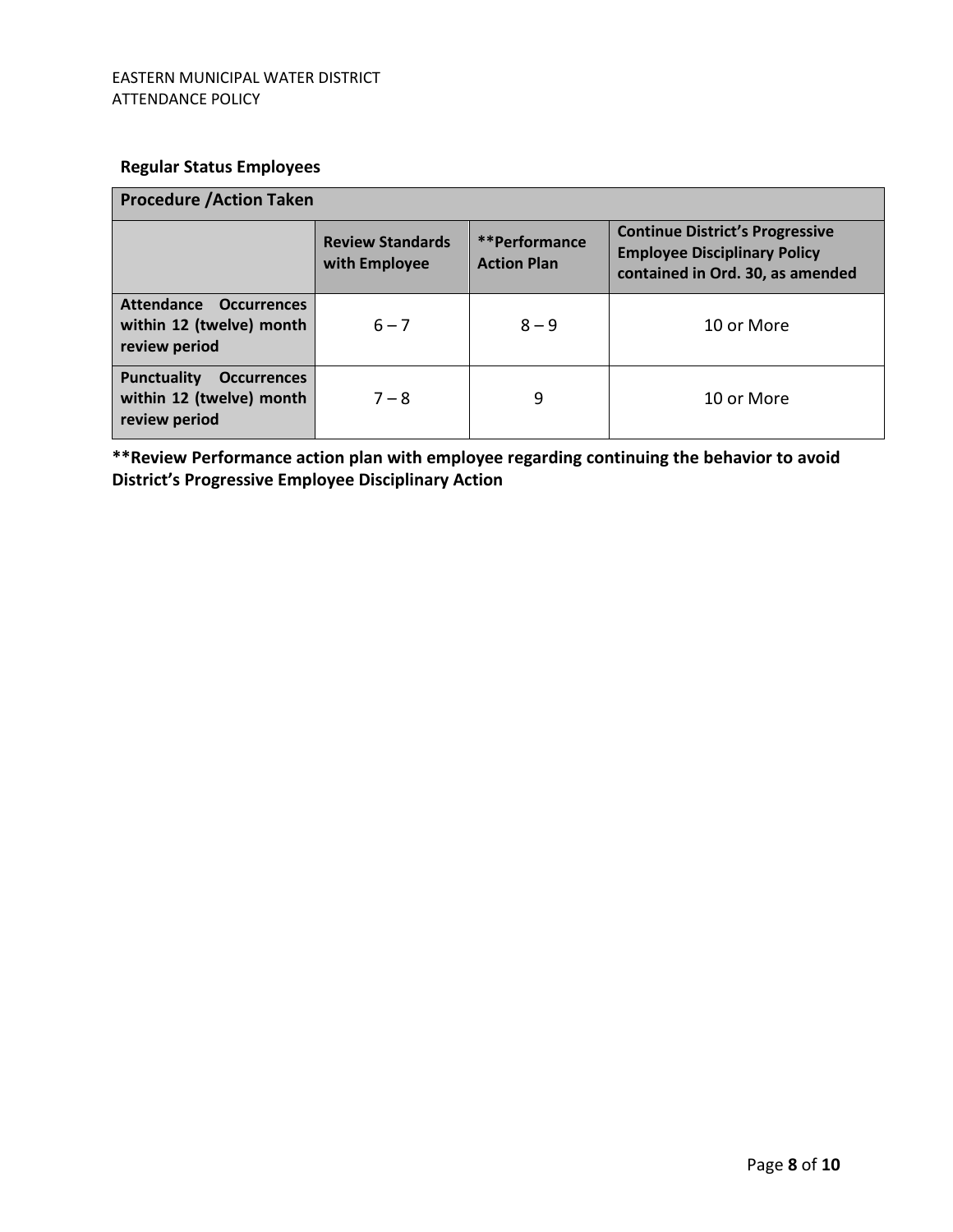### EASTERN MUNICIPAL WATER DISTRICT ATTENDANCE POLICY

# U**: Unscheduled T: Tardy P: Protected Leave** Review Period: **Date Jan Feb Mar Apr May Jun Jul Aug Sep Oct Nov Dec Comments 1 Tues 1 1 1 Sick. Day after Memorial T** T T T T T T T T T T T T T T Tardy 10 minutes/ flat tire **7 Fri Friday Friday Islams and The Friday Islams in the Friday Islams of**  $\mathbf{F}$  **Fright Fright Fright Fright Example 1 Sick. Scheduled off Tues** Sick. Day after Veterans **T** Tardy/flat tire **23**  $\begin{vmatrix} 1 & 1 & 1 \\ 1 & 1 & 1 \end{vmatrix}$  **T**  $\begin{vmatrix} 1 & 1 & 1 \\ 1 & 1 & 1 \end{vmatrix}$  Tardy/ flat tire **Month**

# **Examples - Attendance Tracking Sheet: Employee Name:**